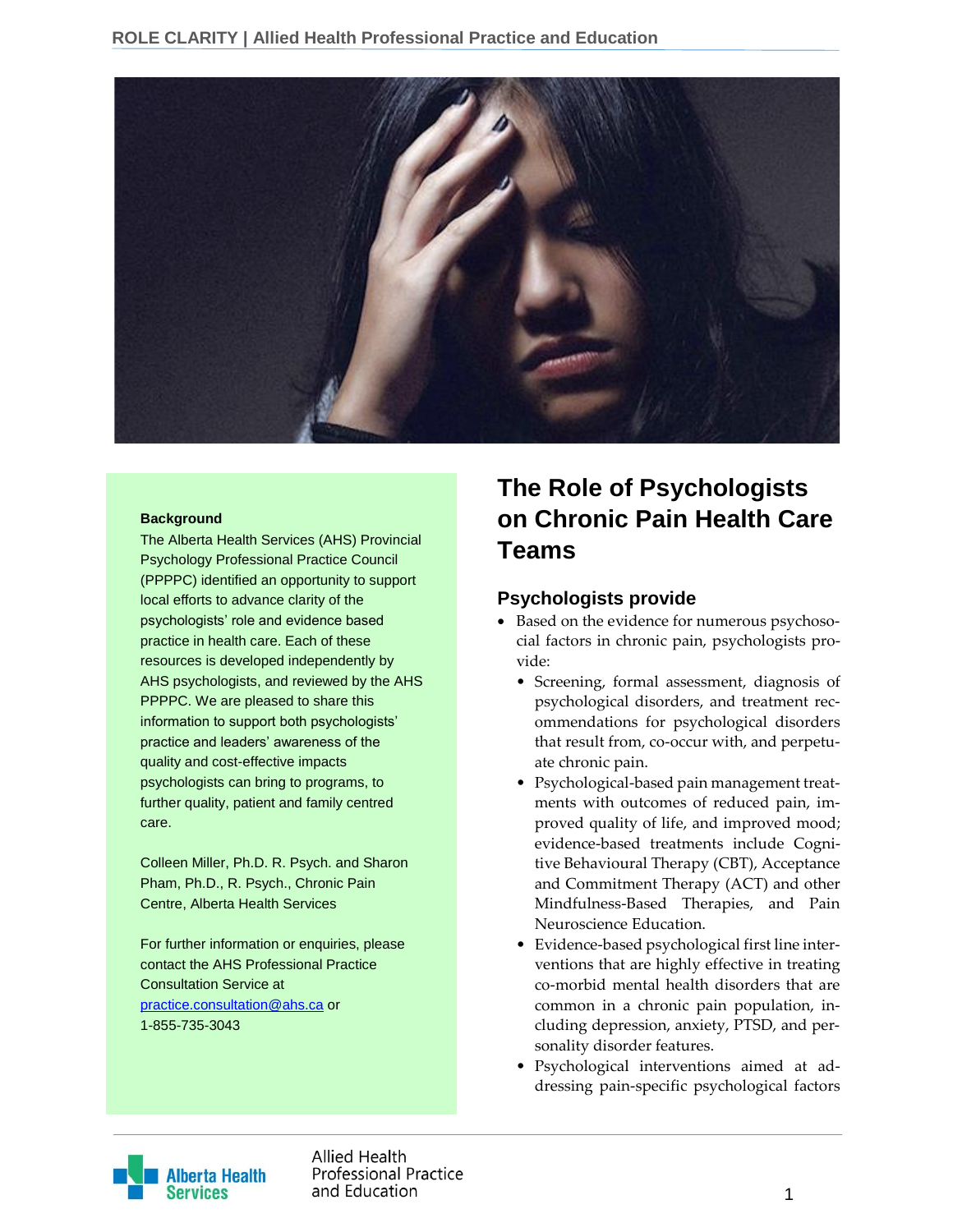including fear avoidance, pain catastrophizing, perceived injustice, problematic spousal/family responses, lack of acceptance, and opiate misuse that interfere with achieving gains in multidisciplinary rehabilitation programs.

- Additional psychological interventions aimed at addressing significant co-occurring symptoms secondary to chronic pain, such as fatigue, attention and memory complaints, sleep disturbance (insomnia), and sexual dysfunction.
- Methods of health behavior change (e.g., Motivational Interviewing) to enhance patient adoption and maintenance of self-management skills to improve chronic pain and decrease medical utilization.
- Consultations to multidisciplinary team providers in the management of patients regarding psychological disorders, patient-provider communication, and adherence/readiness for behavior change.
- Program development and evaluation services such as determination of program outcomes, enhancement of provider effectiveness, and development of treatment groups.
- Research support and initiatives such as determining factors that impede or facilitate patient adherence and treatment outcomes.
- Ethical consultation concerning patient and family functioning within a multidisciplinary team environment, including the family physician.

## **Chronic Pain: Definition, Prevalence and Classification**

- Pain is defined as an unpleasant sensory and emotional experience associated with actual or potential tissue damage, or described in such terms [1]. Chronic pain is viewed as pain that persists beyond normal healing time, typically 3 to 6 months, and thus no longer serves an acute warning function.
- In Canada, prevalence for adults is 18.9% with higher prevalence for older adults (46 years and more), older female more so than males, duration of 10 years or more (one-half of respondents) and severe intensity (one-third of respondents) [2].
- Classification systems for chronic pain vary according to location, etiology, and involved

pathophysiological mechanisms [1, 3]. Tertiary pain management services typically provide multimodal interdisciplinary (as defined by International Association of the Study of Pain Task Force on Multimodal Pain Treatment Defines Terms for Chronic Pain Care, Dec 14, 2017) programs for chronic non-cancer pain that can include but is not limited to musculoskeletal, neuropathic pain, visceral (e.g., pelvic), headache and orofacial pain.

### **Psychosocial Impact**

• In addition to the pain itself, chronic pain has far-reaching negative consequences in most if not all domains of life [4,5], including a decline in mental health, interference in daily activities and work life, strain in close relationships, social isolation, frequent contact with the health care system, and experiencing the suffering associated with pain stigma and disbelief [6].

#### **Mental Health Disorders**

- **Depression** and **anxiety** are the most frequently represented mental health correlates of chronic pain with **stress** represented in fewer studies [4]. Lifetime prevalence of major depression in chronic pain patients ranges from 32% to 57% [7] and amongst medical conditions, the prevalence of depression in chronic pain appears to be highest [8]. Anxiety disorders, particularly **Post Traumatic Stress Disorder (PTSD)**, Panic Disorder, Generalized Anxiety Disorder and Social Anxiety Disorder frequently co-occur at rates of 25%-29% in treatment seeking samples [9]. Some pain groups such as fibromyalgia shower higher rates of anxiety disorders compared to low back pain or rheumatoid arthritis [4]. Physical pain is a consistent risk factor for **suicidality** including wish for death, suicide thoughts, suicide plan, suicide attempt, and suicide death ]10]. One in four patients who present to a chronic pain service report suicide ideation [11, 12].
- Other psychological complaints that accompany chronic pain include **anxiety about pain**, **somatization** (i.e., the reporting of multiple physical symptoms), **anger/hostility**, **low selfefficacy**, **lowered self-esteem**, and **high emo-**



Allied Health **Professional Practice** and Education and Equation and Equation and Equation and Equation and Equation and Equation and Equation and Equation  $\sim$  2007.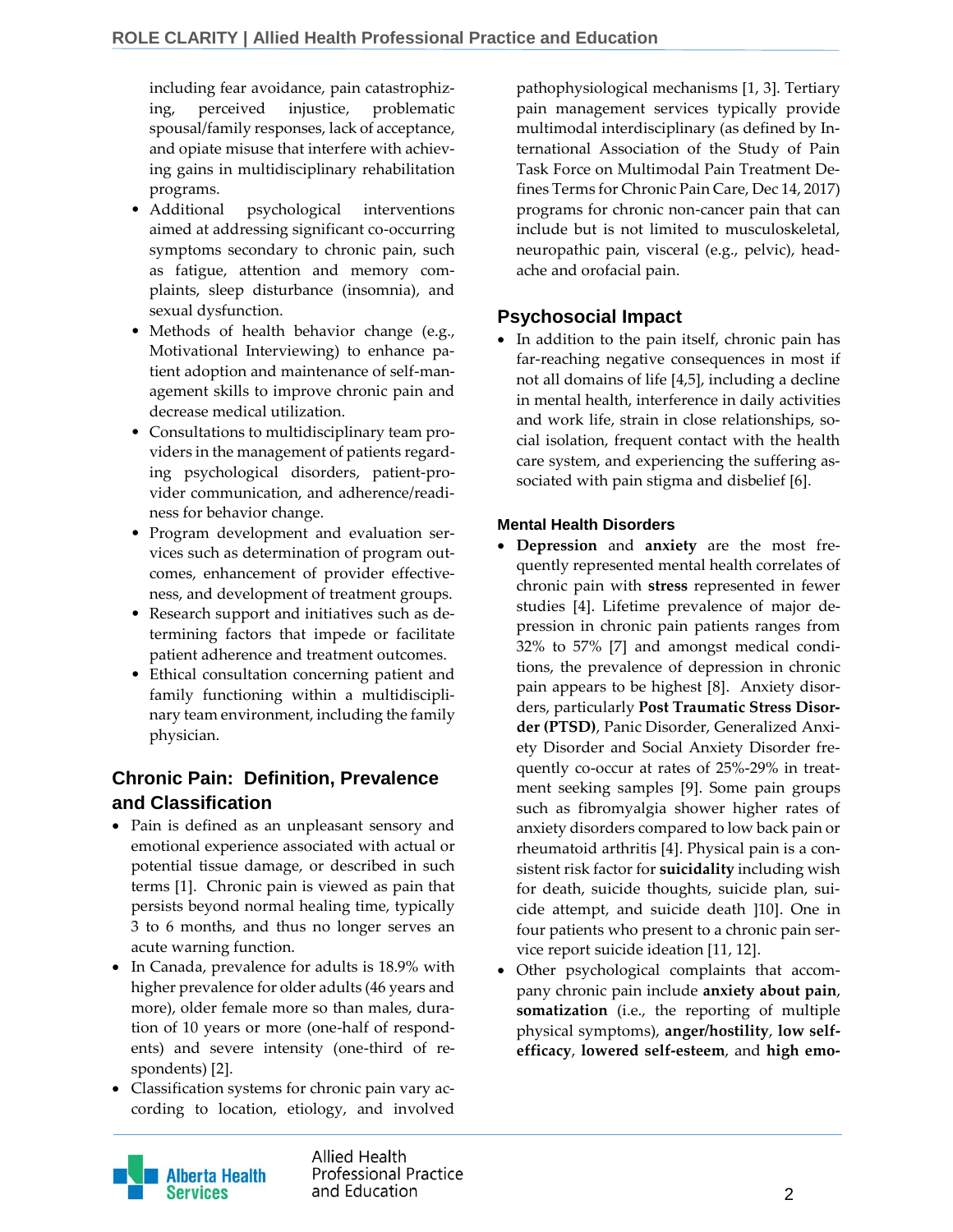**tional distress** [13]. Intrapersonal psychological themes include an **undermining influence of pain** and **disempowerment** [14].

#### **Significant Disability and Reduced Quality of Life**

- Pain intensity and duration of pain are significantly linked to disability (i.e., broadly defined as an impairment in one's physical and/or mental well-being) which substantially affects a person's life activities in domains including but not limited to self-care, activity level, mobility, relationships and roles [4, 16].
- Significant additional physical and cognitive symptoms that accompany chronic pain include **fatigue** [16], **sleep disturbance** [17], and **memory and attention complaints** [18].
- Quality of life indicators are low, including perceived health status [15]. Individuals with nonspecific chronic pain may have a lower quality of life than palliative cancer patients [4].

#### **Problems with Work, Family and Social Relationships**

- Work-related consequences include absenteeism, medical leaves, loss of employment, change of occupational duties [5], and healthinduced performance limitations [19].
- Chronic pain has significant ramifications for family and social relationships. Chronic pain patients report restricting social/leisure activities and family events, having negative and strained communication with others, and experiencing high stress in the family. Couples' relationships are particularly impacted with a 'self-perceived burden' that leads to guilt, distress, feelings of responsibility, and a diminished sense of self [5]. Moreover, chronic pain significantly impacts women's and men's quality of life in the domain of sexual function [20, 21].

#### **Pain Stigma, Problems with the Health Care System, and Opioid Misuse**

• Pain stigma is significant in western culture yet seldom recognized for its consequences, which can include interference with care-seeking, rehabilitation participation, and treatment outcomes [22]. Problems encountered by pain patients in the health care system include unsatis-

fying relationships with healthcare professionals [14], and problems with communication, diagnosis and treatment [23]. While opioid use in the treatment of chronic pain has been intended for benefit to patients, recent increases in prescription rates and the consequent harms for morbidity and mortality has raised questions concerning misuse, abuse, and addiction [24].

## **Psychological Factors in the Onset and Maintenance of Chronic Pain**

#### **Depression**

- In primary care settings, up to half of chronic pain patients with major depression are not properly diagnosed with depression. When these two conditions co-occur, outcomes for both conditions are worse, with more pain complaints, greater disability, lower quality of life, decreased work function, and increased health care utilization [7].
- In tertiary care populations, pain-specific risk factors for suicide include pain location, longer duration of pain, poor sleep quality, poorly perceived mental health, being unemployed or on disability leave, illicit drug use as a form of pain relief, and helplessness [12].

#### **Post-Traumatic Stress Disorder**

- Although a direct association between abuse (childhood and adulthood) and chronic pain is not clear [25, 26], there is a strong clinical literature base that attests to the frequent coexistence of chronic pain and **PTSD** [27, 28], and that individuals with PTSD and chronic pain may have altered sensory processes [29].
- Individuals exposed to trauma are almost three times more likely to have functional somatic syndromes, including fibromyalgia and chronic widespread pain [30].
- Chronic pain and posttraumatic stress disorder may be mutually maintaining conditions, with both involved in the escalation of symptoms and distress following exposure to trauma; emotional trauma may be a risk factor for the development and maintenance of chronic pain, and chronic pain likewise may be a risk factor for the development and maintenance of posttraumatic stress disorder [31].

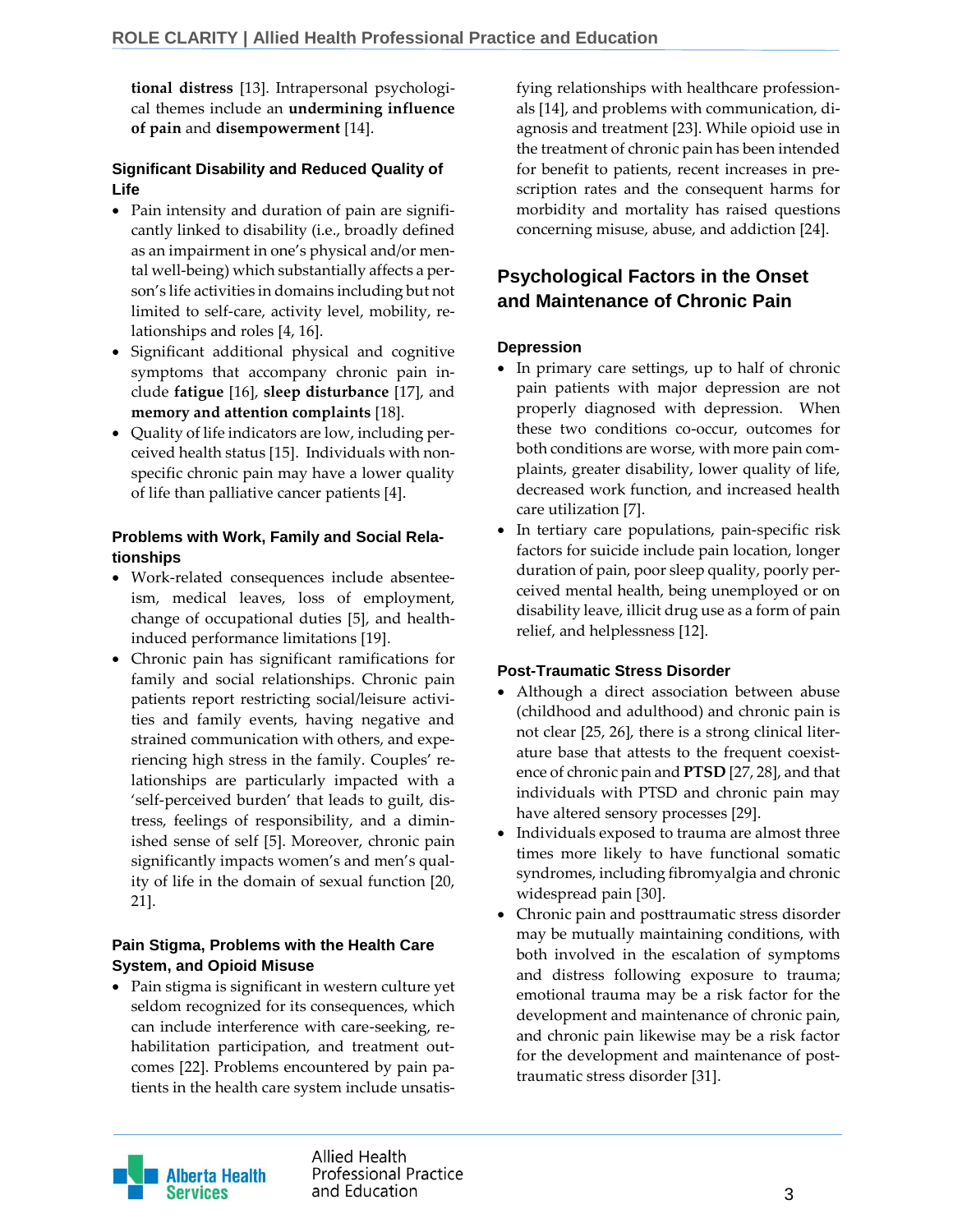#### **Fear Avoidance and Pain Catastrophizing**

- **Fear avoidance** concerns the anxiety, fear, and threats associated with pain as well as subsequent pain disability, affective distress, physical disuse and deconditioning, and behavioral avoidance [32]. Evidence for this model of chronic pain is substantive, based on cross-sectional studies, prospective studies, and structural equation modeling indicating that painrelated fear plays a role in the development of disability [33].
- **Pain catastrophizing,** a cognitive-based component of fear avoidance with subcomponents of magnification, helplessness, and rumination, has been found to be an independent predictor of functional disability beyond pain level [34].

#### **Sleep Disturbance**

 Sleep disturbance in chronic low back pain impacts numerous dimensions of sleep including duration, daytime function, sleep satisfaction and distress, sleep efficiency, and ability to fall asleep [35]. Beyond this association, some pain conditions (e.g., fibromyalgia) may have a direct physiological effect on the sleep-wake system [36]. Among chronic pain patients, higher opioid doses appear to be a risk factor for sleep apnea [37].

#### **Other Psychosocial Factors**

- **Spousal responses to pain behaviors** are consistently related to a variety of pain dimensions including pain severity, pain behaviors, pain disability, and pain cognitions, while marital functioning variables (marital satisfaction, spousal support) are related to psychological distress; specifically, depressive symptoms [38]. For example, over-solicitous and negative spousal responses are positively associated with pain severity.
- **Perceived injustice** or the appraisal of pain-related damages (including severity, losses, and unfairness) following injury is associated with increased pain intensity, functional disability, and psychological distress [39]. Moreover, perceived injustice is known to negatively impact the therapeutic alliance with providers [40].
- Patients who experience **acceptance** of chronic pain show greater confidence in coping, higher daily function, less depression, and less pain [41]. Factors that facilitate acceptance include

diagnosis, social support, education of self and others, and self-care. Factors that hinder acceptance include struggling to restore pre-pain identity, negative impacts on relationships, others not accepting pain, and the unspoken message that pain is "all in their head" [42].

### **Assessment Services**

- Psychological assessment of pain is considered a core component of the curriculum for treating pain [43], with practice guidelines advocating for the inclusion of comprehensive psychological assessment in the treatment of chronic pain patients. One such example comes from the Society for Obstetricians and Gynecologists of Canada [44] concerning chronic pelvic pain.
- In addition to gathering a basic social history, a **clinical interview** should review the patient's understanding and experience of pain, including pain description and history (i.e., onset; quality, intensity, and frequency of pain; course of pain over time; pain triggers; past treatments), beliefs about the cause of pain, functional impact, pain modulators, adaptive and maladaptive coping strategies (including possible substance misuse), couple and family functioning, psychosocial context, mental health/psychiatric status, and treatment expectations [45].
- Pain-specific **brief screening measures** and more **comprehensive assessment tools** may be employed, and include, but are not limited to: McGill Pain Questionnaire (MPQ), Multidimensional Pain Inventory (MPI), Short-Form MPI (SF-MPI), Pain Disability Index (PDI), Tampa Scale of Kinesiophobia (TSK), Pain Catastrophizing Scale (PCS), Chronic Pain Coping Inventory (CPCI), Coping Strategies Questionnaire (CSQ), Pain Stages of Change Questionnaire (PSOCQ), Pain Self-Efficacy Scale (PSES), Oswestry Index (OI), and Neck Disability Index (NDI), [45, 46, 47].
- **Other helpful measures**, though not pain-specific, include: Adult Symptom Report (ASR), Beck Depression Inventory (BDI-II), Patient Health Questionnaire-9 (PHQ-9), Beck Hopelessness Scale (BHS), General Anxiety Disorder-7 (GAD-7), State-Trait Anxiety Inventory (STAI), Beck Anxiety Scale (BAI), Clinician-Administered PTSD Scale for DSM-5 (CAPS-5),



Allied Health **Professional Practice** and Education and Equation and Equation and Equation and Equation and Equation and A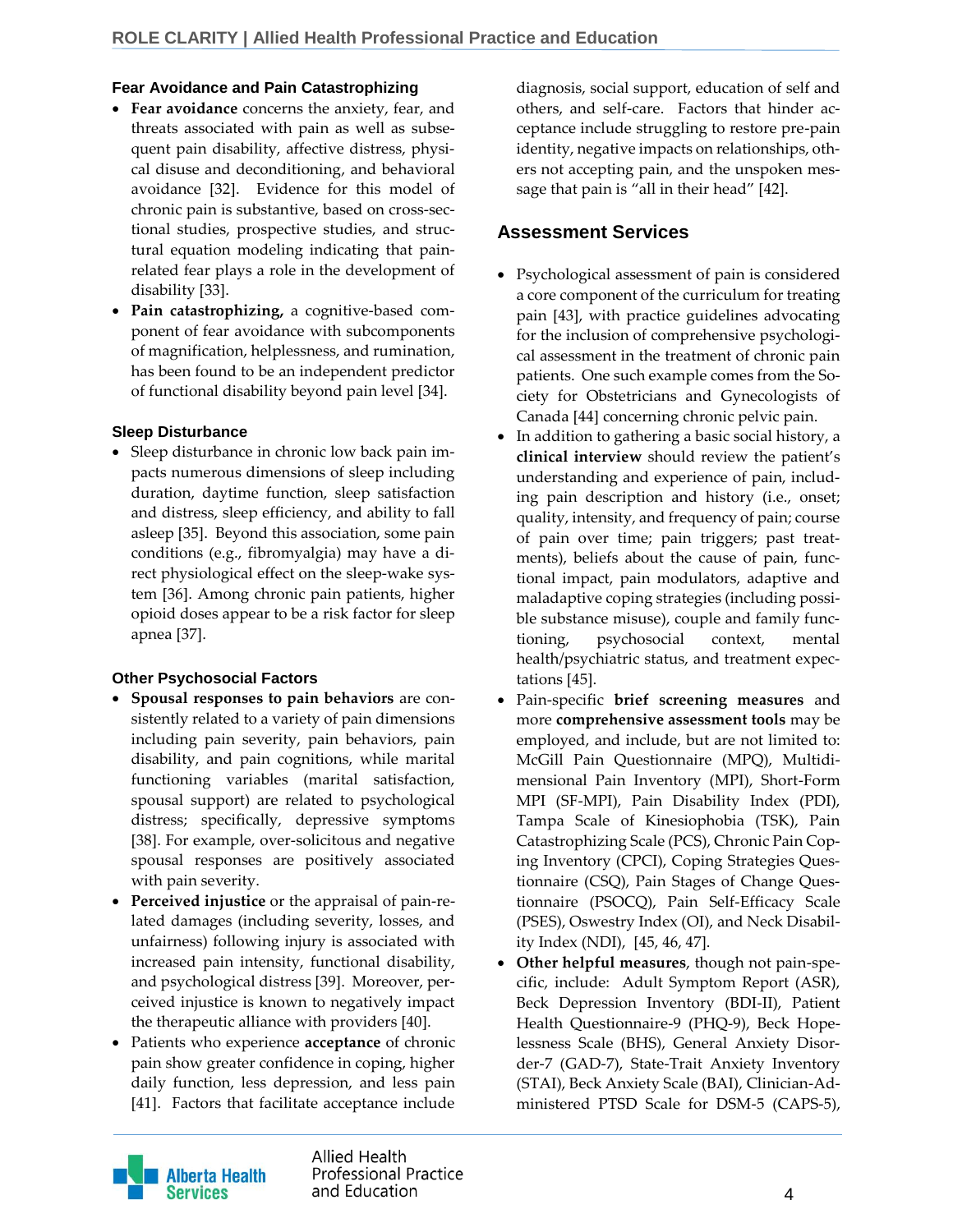PTSD Checklist – Civilian (PCL-C), Insomnia Severity Index (ISI), Minnesota Multiphasic Personality Inventory (MMPI), Personality Assessment Inventory (PAI), Millon Clinical Multiaxial Inventory (MCMI-IV), Personal Capacities Questionnaire (PCQ), Sickness Impact Profile (SIP), and World Health Organization Disability Assessment Schedule 2.0 (WHODAS) [45, 46, 47].

## **Psychology Services and Interventions**

#### **Interdisciplinary Treatment including the Psychologist**

- Almost three decades of research overwhelmingly demonstrates that interdisciplinary chronic pain programs based on a psychosocial model of chronic pain is superior to stand-alone conventional medical treatment from both a cost-perspective [48,49] and positive treatment outcomes [50, 51, 52, 53].
- Despite ample evidence that psychological factors [54] and subsequent treatments are effective for various types of chronic pain [55, 56], psychological treatment within a comprehensive pain program is employed infrequently and often too late, for example, when pharmacological therapy has failed [57]. Interdisciplinary treatment approaches that include a psychological component have been found to have positive short-term effects on pain interference and positive long-term effects on return to work among those with chronic low back pain [58].
- Although interdisciplinary chronic pain treatment centres are difficult to evaluate [59], stakeholders argue for delivery of interdisciplinary treatment that truly encompasses all aspects of the biopsychosocial model [57, 60, 61]. Finally, national and international advocacy continues to call for a broad pain strategy including psychology [62, 63].

#### **Psychologist as Consultant**

 With the challenge and frustration experienced by interdisciplinary teams and other health care providers when treating chronic pain, psychologists consult regarding recognition and

management of pain stigma, maladaptive beliefs and attitudes about pain and treatment, mental health disorders and personality disorder features [64,65], and common interaction problems between patients and providers [66].

#### **Pain Neuroscience Education**

 Following early models of understanding chronic pain [67] current models elaborate on central nervous system processes [68] and support the use of pain neuroscience education for chronic musculoskeletal disorders for reducing pain, improving patients' knowledge, improving function, lowering disability, reducing psychosocial factors, enhancing movement, and minimizing health care utilization [69,70] although such education is likely not a standalone intervention but rather best delivered in conjunction with other pain management approaches [71].

#### **Cognitive-Behavioral Treatment**

- Cognitive-behavioral treatment (CBT) has emerged as a first-line psychological treatment for chronic pain based on three decades of research showing moderate effects on mood and catastrophizing and small effects on pain and disability [72]. This body of research has included several common pain locations such as chronic back pain, headache, orofacial pain, and various populations, including older adults, rural population, spinal cord injury, and multiple sclerosis.
- Beyond having established broad applicability and effectiveness, and with regard for the wide heterogeneity of chronic pain patients, the question becomes what works for whom? [73]. Individuals with an interpersonally distressed profile on the Multidimensional Pain Inventory (MPI) and those with relatively lower expectations for the value of self-management of chronic pain benefitted the least from CBT treatment [74].

#### **Acceptance and Commitment Therapy (ACT) and Other Mindfulness-Based Interventions**

 Acceptance and Commitment Therapy (ACT), within the family of CBT, shows medium effects in a range of outcomes including improved physical and social functioning, and decreased medical visits [75]. Two recent meta-

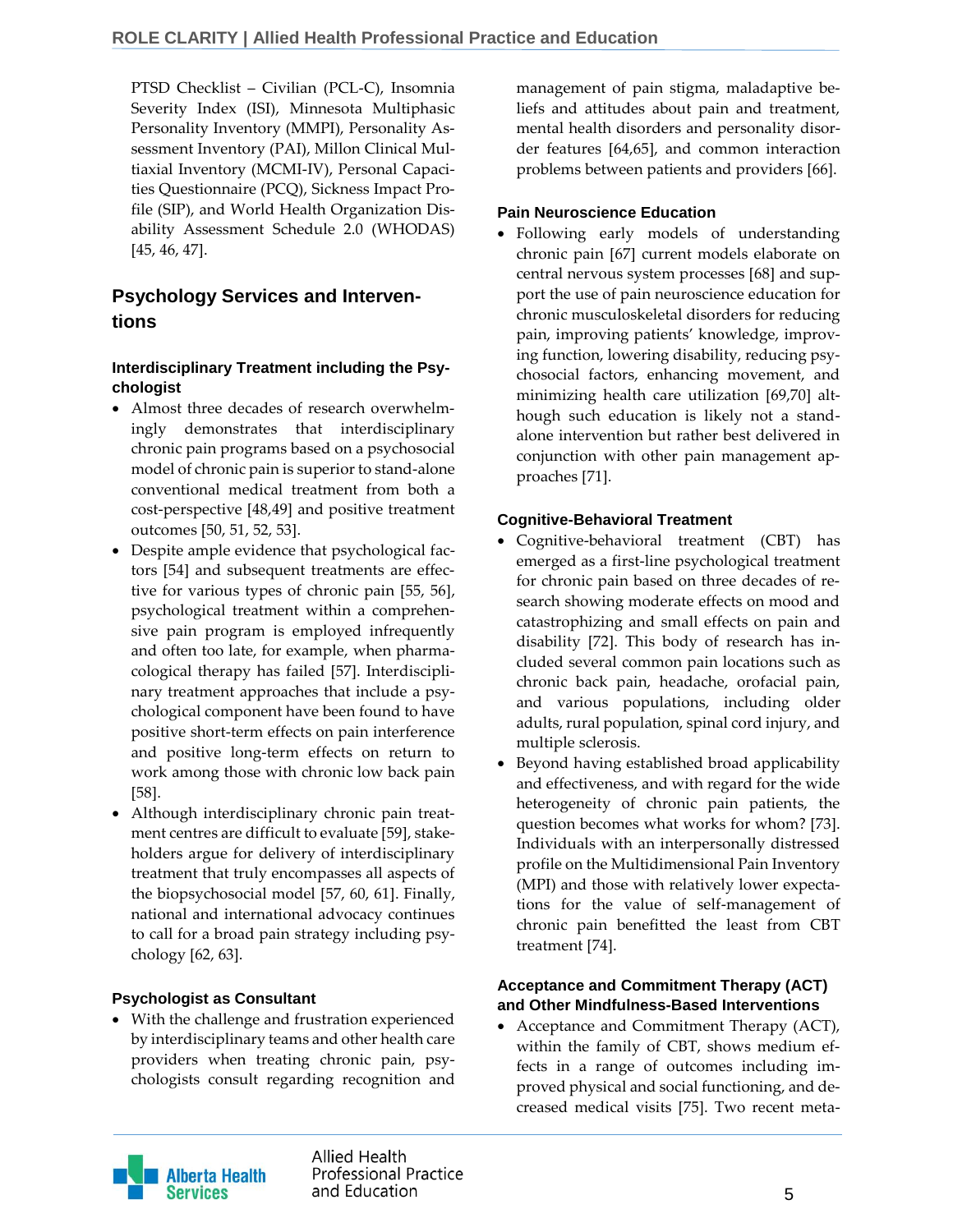analytic reviews of acceptance- and mindfulness-based interventions for chronic pain concluded that ACT and mindfulness-based interventions were good but not superior alternatives to CBT [76, 77].

 Two reviews of mindfulness-based stress reduction (MBSR) concluded that while MBSR is unlikely to reduce pain severity or disability, it may improve pain acceptance and one's ability to live with chronic pain [78, 79]. A most recent review of RCTs concluded that mindfulness is associated with a small decrease in pain, decreased depression scores, improved physical health-related quality of life, and improved mental-health related quality of life, with mixed results for analgesic use [80].

#### **Psychologist-Facilitated Group Treatment**

- Group treatment utilizing CBT is a major form of psychological treatment for chronic pain [81] with outcomes of reduced pain intensity, improved physical function, increased self-efficacy, and improved global health [82]. Professionally-led behavior change groups appear to be superior [83] to patient education, social support groups, and peer-led self-management groups [84].
- ACT-based groups for tension-type headache and chronic migraine, showed reduction in disability and affective distress [85]. With broad chronic pain samples in an interdisciplinary setting, ACT groups showed improvements in depression, pain-related anxiety, physical and psychological disability, medical visits and pain intensity, further hypothesizing that the underlying change process may be enhanced psychological flexibility [86, 87].

#### **Other Psychological Treatments**

- Evidence for **hypnosis** has typically focused on acute pain associated with medical procedures; more recently, its efficacy for chronic pain has emerged [88]. Two general findings from this literature show that response to hypnosis treatment is highly variable and benefits extend beyond pain reduction to positive affect, relaxation, and increased energy [89].
- **Biofeedback and relaxation training** have been emphasized for headache and migraine management [90]. Biofeedback shows medium to large mean effect sizes in migraine and tension-

type headaches for frequency, self-efficacy, mood symptoms, muscle tension, and medication consumption [91].

- Pain-related fear is associated with escapeavoidance behaviors which in turn contribute to disuse, deconditioning, and disability [92]. **Graded exposure** is more effective than graded activity at improving catastrophizing in the short term, while graded activity can significantly reduce disability in the short-and longterm compared to control conditions [93].
- Hypnosis and other pain treatments such as meditation, **sensory discrimination training**, **imagery, mirrors, virtual reality treatments**, **neurofeedback** and biofeedback have demonstrated evidence of neurophysiological mechanisms that involve frontal, parietal and limbic brain regions [94].

#### **Health Behavior Change**

 Health behavior change approaches such as **motivational interviewing** are intended to promote engagement in evidence-based psychological treatments and self-management of pain [95]. People with chronic pain benefit from making changes towards more complex adaptive pain coping behaviors but find it difficult to do so [96]. Motivational interviewing has been applied to opioid prescription adherence [97] and couple's dealing with chronic pain [98]. Other approaches to adherence emphasize the **patient-provider communication** process [99, 100].

#### **Couple's Treatment**

 The concerns of patients for their intimate relationships may not be fully addressed by traditional pain management programs [101, 102]. Spouse-assisted coping skills training [103] and/or couples therapy for those couples who report marital problems in addition to pain problems [104] has shown additive benefit.

#### **Pain Impact on Sexual Function**

 Treatment aimed at improving the sexual function of persons living with chronic pain is minimal or absent within interdisciplinary pain programs. CBT and sex therapy strategies in a group format led by a psychologist and a pelvic physical therapist showed improvement in enjoyment, lubrication, and satisfaction despite



Allied Health **Professional Practice** and Education and Education and Education and Education and Education and Education and Education and Education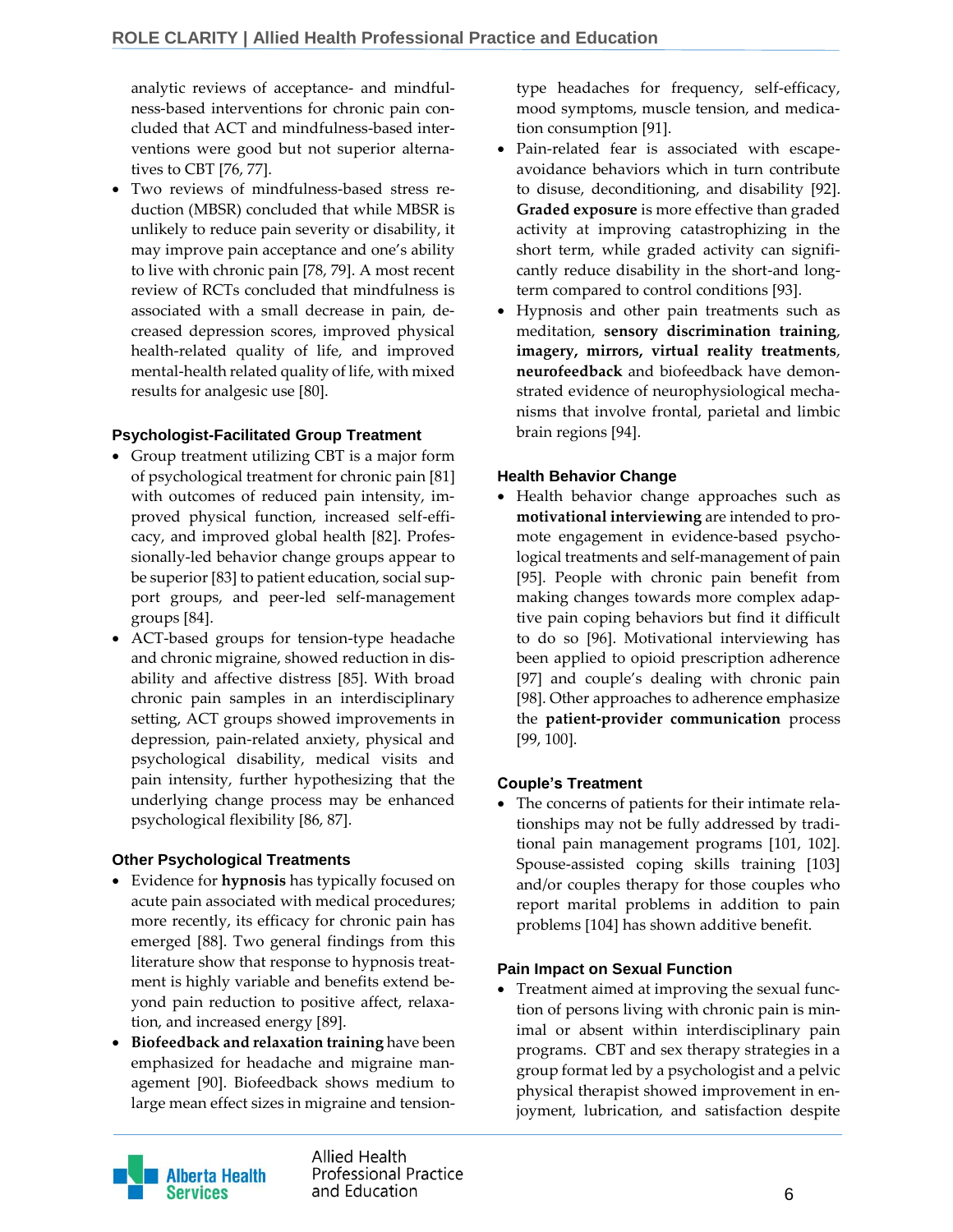no change in fatigue or pain level during penetration [105]. RCTs comparing CBT and medical interventions such as surgery or a topical steroid for women with dyspareunia showed that group CBT results in more positive outcomes on more dimensions and supports its consideration as a first-line treatment for provoked vestibulodynia [106, 107].

#### **Supporting Opioid Taper**

 Opioid use in the treatment of chronic pain is controversial. Evidence is insufficient to determine the effectiveness of long-term opioid therapy for improving chronic pain and evidence exists for dose-dependent risk for serious harm [108]. In chronic pain, harm includes reduced function and quality of life, diminishing analgesia, fractures, myocardial infarction, physiological dependence and subsequent withdrawal, misuse, abuse and addiction, and overdose (108, 109,110). At present, based on limited RCTS, no overall conclusions about the effectiveness of psychological or other interventions for opioid withdrawal and chronic pain per se can be drawn [111]. However, the authors conclude that both interdisciplinary programs and cognitive-behavioral therapy are noteworthy as key components of treatment.

#### **Chronic Post-Surgical Pain and Transitional Pain Services**

 Chronic post-surgical pain (CPSP) is a significant clinical problem impacting 10-50% of individuals after various surgeries such as groin hernia repair, breast and thoracic surgery, and coronary artery bypass, with severe chronic pain occurring in 2-10% of these individuals [112]. Pre-operative psychosocial predictors and correlates for CPSP include anxiety, depression, psychological vulnerability, stress, and late return to work [113]and especially pain catastrophizing beyond general anxiety or

other pain-related anxiety [114, 115]. Implications for practice include preoperative screening with interventions to reduce the most sensitive psychological predictors [115]. Multidisciplinary hospital-based Transitional Pain Services, delivering an ACT group, showed greater reductions in opioid use, pain interference, and improved mood for an at-risk patient group, compared to a no-ACT group [116].

#### **Chronic Pain and the Older Adult**

 Pain remains under-diagnosed and undertreated in older persons due to a myriad of factors including personal barriers (e.g., cognitive, hearing, communication impairments) and cohort barriers (e.g., fears, attitudes, expectations) [117]. In contrast, psychological treatments for chronic pain among older adults are experienced as relevant, acceptable in content, and beneficial in reducing distress and disability [118, 119].

#### **Web-Based Psychological Intervention for Chronic Pain**

 Web-based psychological interventions, most often cognitive behavioral therapy (CBT), ranging from no to minimal to regular therapist assistance, show promise with outcomes of reduced pain and disability for headache conditions, and for non-headache conditions, reduced pain, reduced disability including at follow-up, and improvement in depression and anxiety [120, 121]. For low back pain, webbased interventions showed reduced catastrophizing and improved patient attitudes [122]. Programs that involve interactive components (vs. non-interactive components) are better at increasing patients' feelings of empowerment and preventing medication misuse [123].

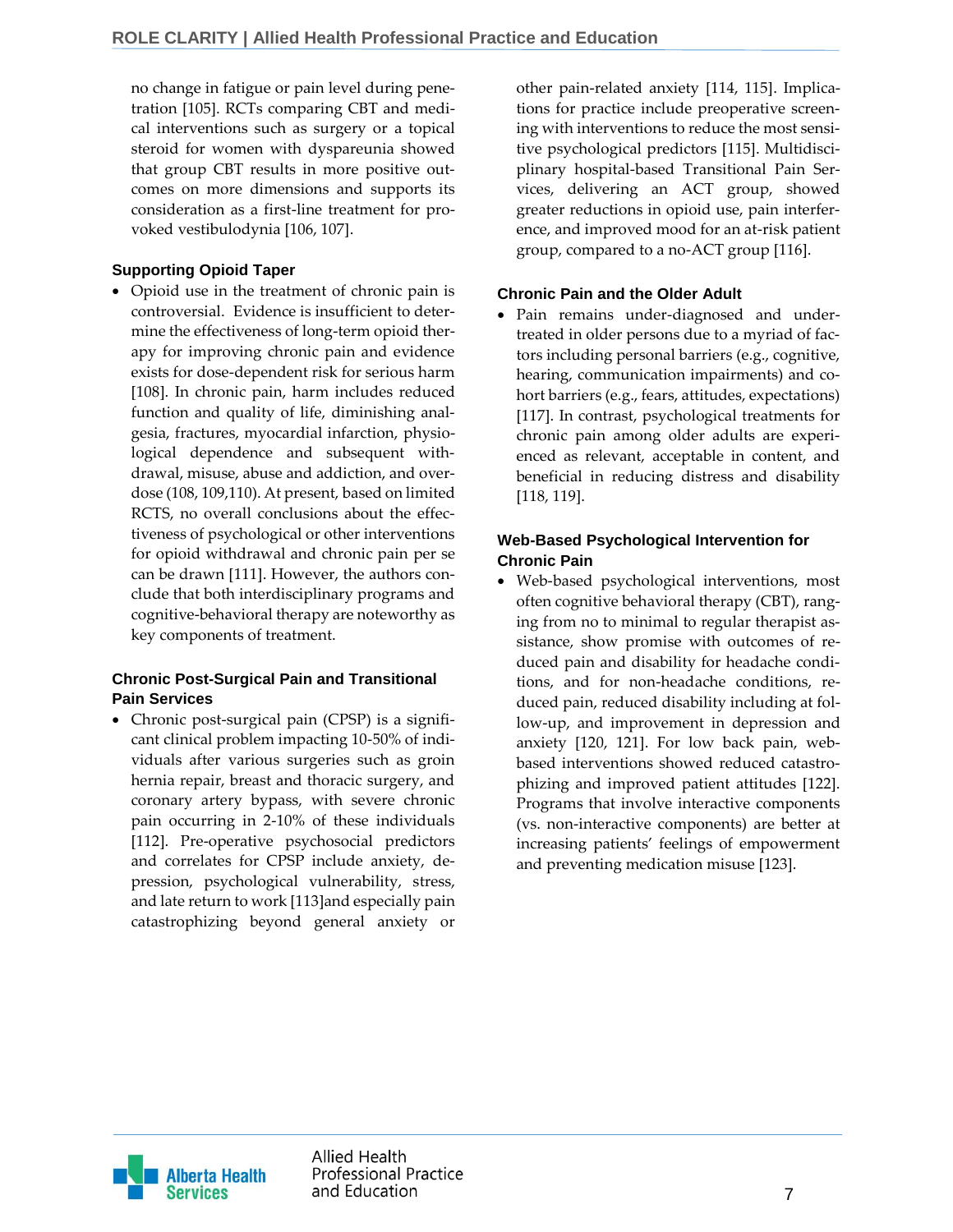## **Resources and Guidelines**

Charleton JE (2005). *Core curriculum for professional education in pain. 3rd edition*. Task Force on Professional Education. Washington DC: IASP Press.

Butler DS & Moseley GL (2017). *Explain pain supercharged: The clinician's handbook*. Adelaide, Australia: Nogroup Publications.

Gatchel RJ & Turk DC (2002). *Psychological approaches to pain management: A practitioner's handbook. 2nd edition*. New York: Guilford Press.

Haanpaa M et al (2011). NeuPSIG guidelines on neuropathic pain assessment. *PAIN*, 152, 14-27.

Jarrell JF, Vilos GA et al (2005). Consensus Guidelines for the Management of Chronic Pelvic Pain. SOCG Clinical Practice Guidelines, *Journal of Obstetrics and Gynecology Canada*, 164 (Part 1 of 2), 781-801.

Turk, DC, Melzack R (2001). *Handbook of pain assessment. 2nd edition*. New York: Guildford Press.

Toward Optimized Practice (TOP) Primary Care Management of Headache in Adults: Clinical Practice Guideline. September 2016, 2nd Edition. Institute of Health Economics Alberta, Canada.

Fitzcharles MA et al (2013). 2012 Canadian Guidelines for the diagnosis and management of fibromyalgia syndrome in adults: Executive summary. *Pain Research and Management*, Vol 18 (3), 119-126.

#### **References**

- 1. Merskey H & Bogduk N (1994) (Eds.), Classification of chronic pain: Descriptions of chronic pain syndromes and definitions of terms (2nd Ed.) Task Force on Taxonomy of the International Association for the Study of Pain (IASP). IASP Press, Seattle.
- 2. Schopflocher D, Taenzer P, Jovey R (2011). The prevalence of chronic pain in Canada. Pain Research and Management, 16 (6), 445 – 450.
- 3. Treed RD, Rief W, Barke A, Aziz Q, Bennett MI, Benoliel R, Cohen M, Evers S, Finnerup NB, First MB, Giamberardino A, Kaasa S, Kosek E, Lavand'homme, P, Nicholas M, Perrot S, Scholz J, Schug S, Smith BH, Svensson P, Vlaeyen JWS, Wang S(2015). A classification of chronic pain for ICD-11. Pain, 156 (6), 1003-1007.
- 4. Andersen LN, Kohberg M, Jull-Kristensen B, Erborg LG, Sogaard K, Rossler KK (2014) Psychosocial aspects of everyday life with chronic musculoskeletal pain: A systematic review. Scandinavian Journal of Pain, 5(2), 131- 148.
- 5. Duenas M, Ojeda B, Salazar A, Mico JA, Failde I (2016). A review of chronic pain impact on patients, their social environment and the health care system. Journal of Pain Research, 9, 457-467.
- 6. Newton BJ, Southall JL, Rapheal JH, Ashford RL, LeMarchand K (2013). A narrative review of the impact of disbelief in chronic pain. Pain Management Nursing, 14(3), 161-171.
- 7. Bair MJ, Robinson RL, Katon W, Kroenke K (2003). Depression and pain comorbidity: A literature review. Archives of Internal Medicine, 163, 2433-2445.
- 8. Banks SM, Kerns RD (1996). Explaining the high rates of depression in chronic pain: A diathesis-stress framework. Psychological Bulletin, 119(1), 95-110.
- 9. Asmundson GJG, Katz J (2009). Understanding the co-occurrence of anxiety disorders and chronic pain: State-ofthe-Art. Depression and Anxiety, 26, 888-901.
- 10. Calati R, Bakhiyi CL, Artero S, Ilgen M, Courtet P (2015). The impact of physical pain on suicidal thoughts and behaviors: Meta-analyses. Journal of Psychiatric Research, 71, 16-32.
- 11. Cheatle MD, Wasser T, Foster C, Olugbodi A, Bryan J (2014). Prevalence of suicidal ideation in patients with chronic non-cancer pain referred to a behaviorally based pain program. Pain Physician, 17, E359-E367.
- 12. Racine M, Choiniere M, Nielson WR (2014). Predictors of suicide ideation in chronic pain patients: An exploratory study. Clinical Journal of Pain, 30(5), 371-378
- 13. Burke AL, Mathias J, Denson LA (2015). Psychological functioning of people living with chronic pain: A metaanalytic review. British Journal of Clinical Psychology, 54(3), 345-360.
- 14. MacNeela P, Doyle C, O'Gorman D, Ruane N, McGuire BE (2015). Experiences of chronic low back pain: A meta-ethnography of qualitative research Health Psychology Review, 9(1), 63-82.
- 15. Reid KJ, Harker J, Bala MM, Truyers C, Kellen E, Bekkering GE, Kleijnen J (2011). Epidemiology of chronic noncancer pain in Europe: Narrative review of prevalence, pain treatments and pain impact Current Medical Research Opinion, 27(2), 449-462.
- 16. Fishbain DA, Cole B, Cutler RB, Lewis J, Rosomoff HL, Rosomoff, RS (2003). Is pain fatiguing? A structured evidence-based review. Pain Medicine, 4(1), 51-62.

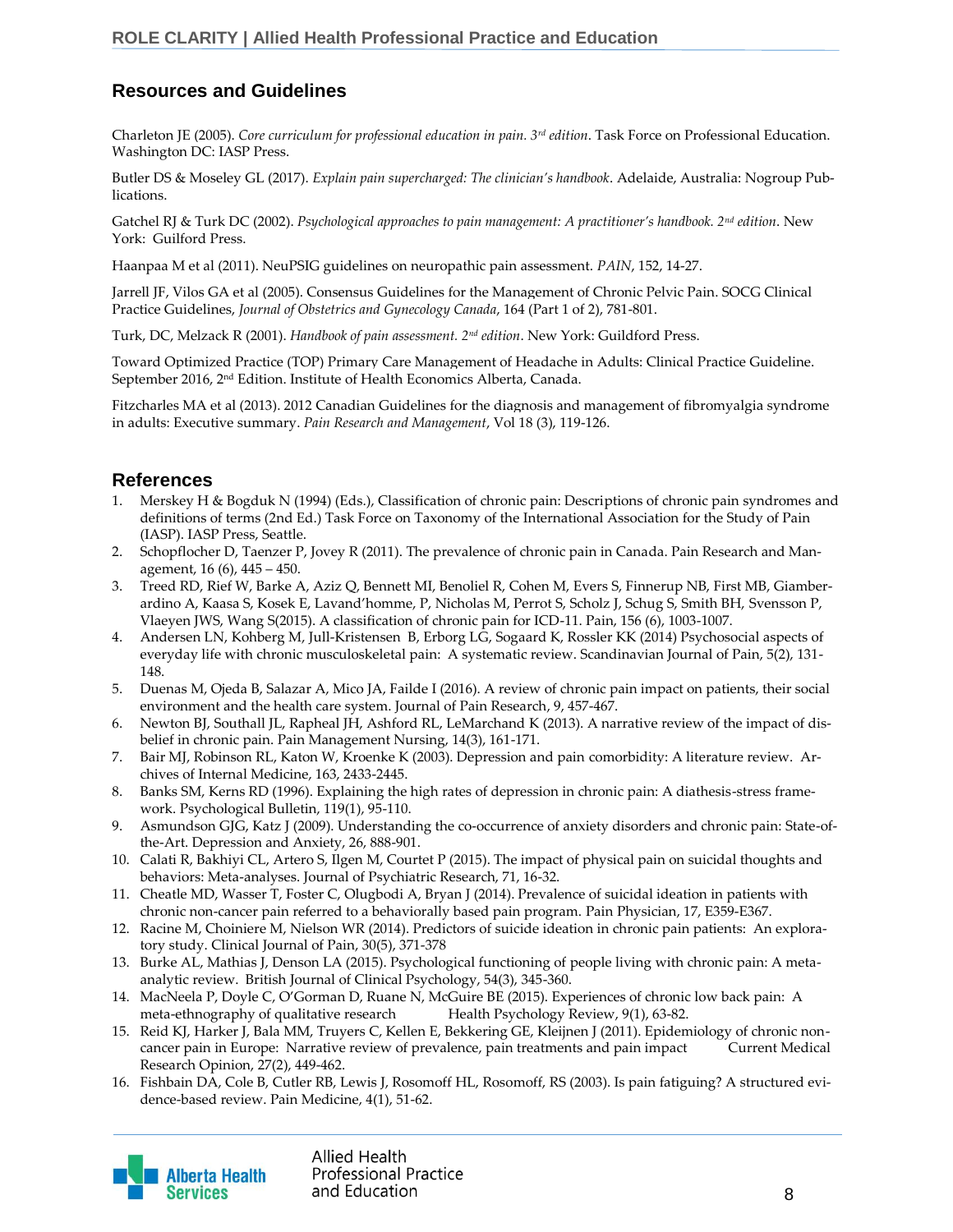- 17. Menefee LA, Cohen MJ, Anderson WR, Doghramji K, Frank ED, Lee H (2000). Sleep disturbance and nonmalignant chronic pain: A comprehensive review of the literature. Pain Medicine, 1(2), 156-172.
- 18. Dick BD, Rashiq MB (2007). Disruption of attention and working memory traces in individuals with chronic pain. International Anesthesia Research Society, 104(5), 1223-1229.
- 19. Allen H, Hubbard D, Sullivan S (2005). The burden of pain on employee health and productivity at a major provider of business services. Journal of Occupation and Environmental Medicine, 47, 658-670.
- 20. Ambler N, de C Williams, AC, Hill P, Gunary R, Cratchley G (2001). Sexual difficulties of chronic pain patients. The Clinical Journal of Pain, 17, 138-145.
- 21. Rosenbaum TY (2010). Musculoskeletal pain and sexual function in women. Journal of Sexual Medicine, 7, 645- 653.
- 22. Slade SC, Molloy, E, Keating, JL (2009). Stigma experienced by people with nonspecific chronic low back pain: A qualitative study. Pain Medicine, 10(1), 143-154.
- 23. Grace VM (1995). Problems of communication, diagnosis, and treatment experienced by women using the New Zealand health services for chronic pelvic pain: A quantitative analysis. Health Care for Women International, 16, 521-535.
- 24. Vowles KE, McEntee ML, Julnes PS, Frohe T, Ney JP, van der Goes DN (2015). Rates of opioid misuse, abuse, and addiction in chronic pain: a systematic review and data synthesis. PAIN, 156(4), 569-576.
- 25. Raphael K, Chandler HK, Ciccone DS (2004). Is childhood abuse a risk factor for chronic pain in adulthood? Current Pain and Headache Reports, 8, 99-110.
- 26. Ciccone DS, Elliott DK, Chandler HK, Nayak S, Raphael KG (2005). Sexual and physical abuse in women with fibromyalgia syndrome: A test of the trauma hypothesis. Clinical Journal of Pain, 21(5), 378-386.
- 27. Beck J, Clapp, J (2011). A different kind of comorbidity: Understanding posttraumatic stress disorder and chronic pain. Psychological Trauma: Theory, Research, Practice, and Policy, 3(2), 101-108.
- 28. Moeller-Bertram T, Keltner J, Strigo IA (2012). Pain and posttraumatic stress disorder Review of clinical and experimental evidence. Neuropharmacology, 62(2), 586-597.
- 29. Defrin (2008). Quantitative testing of pain perception in subjects with PTSD Implications for the mechanism of the coexistence between PTSD and chronic pain. Pain, 138(2), 450-459.
- 30. Afari N, Ahumada S, Johnson Wright L, Mostoufi S, Golnari G, Reis V, Gundy Cuneo J (2014). Psychological trauma and functional somatic syndromes: A systematic review and meta-analysis. Psychosomatic Medicine, 76(1), 2-11.
- 31. Sharp TJ, Harvey AG (2001). Chronic pain and posttraumatic stress disorder: Mutual maintenance? Clinical Psychology Review, 21(6), 857-877.
- 32. Leeuw M, Goossens MEJB, Linton SJ, Crombez KB, Vlaeyen JW (2007). The fear-avoidance model of musculoskeletal pain: Current state of scientific evidence. Journal of Behavioral Medicine, 30(1), 77-94.
- 33. Vlaeyen JWS, Linton SJ (2012). Fear-avoidance model of chronic musculoskeletal pain: 12 years on. PAIN, 153, 1144-1147.
- 34. Sullivan MJL, Stanish W, Waite H, Sullivan M, Tripp DA (1998). Catastrophizing, pain and disability in patients with soft-tissue injuries. PAIN, 77, 253-260.
- 35. Kelly GA, Blake C, Power CK, O'Keeffe D, Fullen BM (2011). The association between chronic low back pain and sleep: A systematic review. Clinical Journal of Pain, 27(2), 169-181.
- 36. Fishbain DA, Cole B, Lewis JE, Gao J (2010). What is the evidence for chronic pain being etiologically associated with the DSM-IV Category of Sleep Disorder Due to a General Medical Condition? A structured evidence-based review. Pain Medicine, 11, 158-179.
- 37. Hassamal S, Miotto K, Wang T, Saxon, AJ (2016). A narrative review: The effects of opioids on sleep disordered breathing in chronic pain patients and methadone maintained patients. The American Journal on Addictions, 25, 452-465.
- 38. Leonard MT, Cano A, Johansen AB (2006). Chronic pain in a couples context: A review and integration of theoretical models and empirical evidence. The Journal of Pain, Vol 7(6), 377-390.
- 39. Sullivan MJ, Scott W, Trost Z (2012). Perceived injustice: a risk factor for problematic pain outcomes. Clinical Journal of Pain, 28(6). 484-488.
- 40. Scott W, Milioto M, Trost Z, Sullivan MJL (2016). The relationship between perceived injustice and the working alliance: a cross-sectional study of patients with persistent pain attending multidisciplinary rehabilitation. Disability and Rehabilitation, CHECK DOI: 10.3109/09638288.2015.
- 41. Kostova A, Caiata-Zufferey M, Schulz PJ (2014). The process of acceptance among rheumatoid arthritis patients in Switzerland: A qualitative study. Pain Research and Management, 19(2), 61-68.
- 42. LaChapelle DL, Lavoie S, Boudreau A (2008). The meaning and process of pain acceptance. Perceptions of women living with fibromyalgia. Pain Research and Management, 13(3), 201-210.
- 43. Charleton JE (2005). Core curriculum for professional education in pain. 3<sup>rd</sup> edition. Task Force on Professional Education. Washington DC: IASP Press.

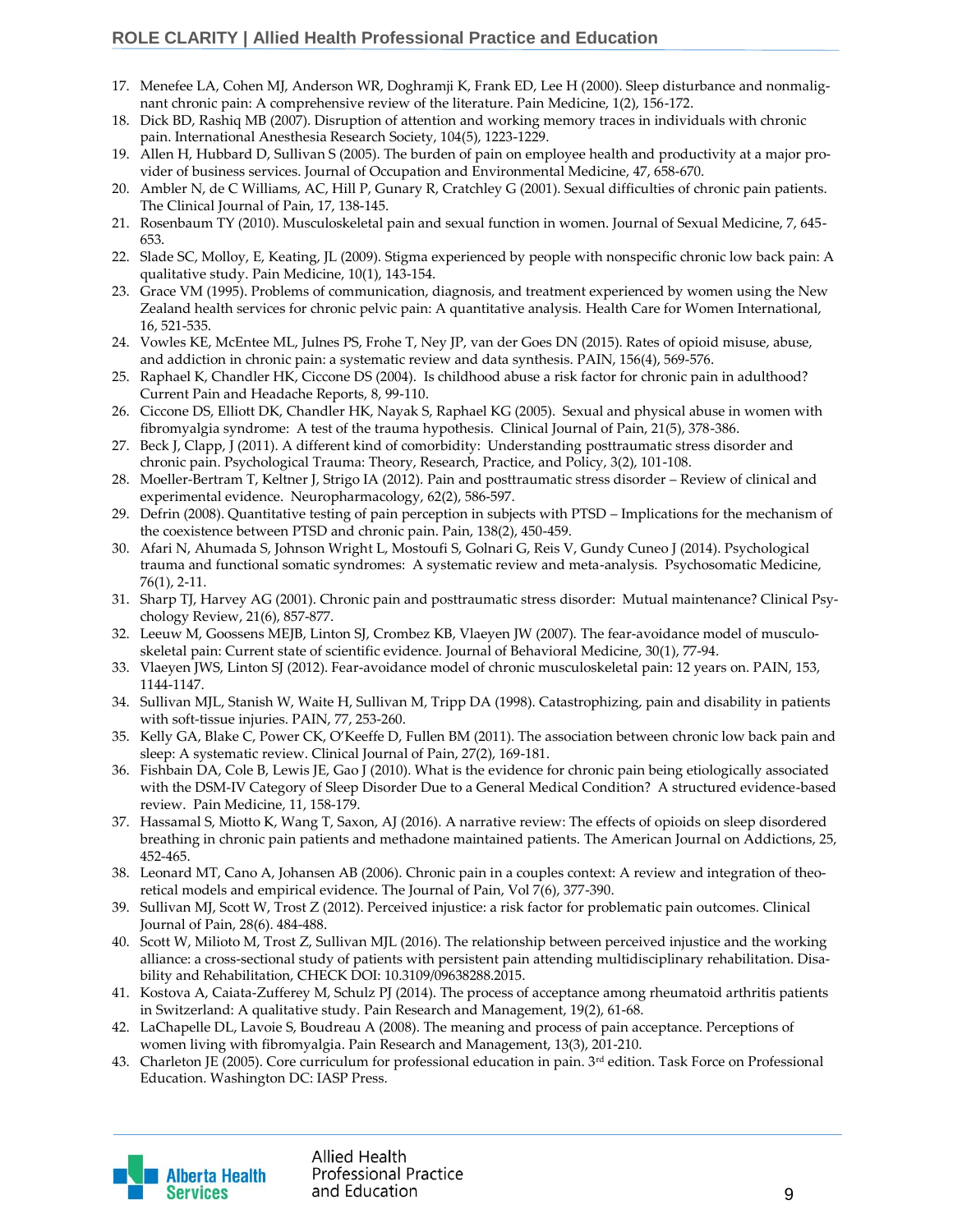- 44. Jarrell JF, Vilos GA et al (2005). Consensus Guidelines for the Management of Chronic Pelvic Pain. SOCG Clinical Practice Guidelines, Journal of Obstetrics and Gynecology Canada, 164 (Part 1 of 2), 781-801.
- 45. Turk DC, Melzack R (Eds.) (2011). Handbook of Pain Assessment, 3rd edition, Guildford Press: New York.
- 46. Turk DC, Fillingim RB, Ohrbach R, Patel KV (2016). Assessment of psychosocial and functional impact of chronic pain. The Journal of Pain, 17(9), Suppl 2, T21-T49.
- 47. Davidson MA, Tripp D, Fabrigar LR, Davidson PR (2008). Chronic pain assessment: A seven-factor model. Pain Research & Management, Vol 13(4), 299-308.
- 48. Cunningham (2009). Reduction in medication costs for patients with chronic nonmalignant pain completing a pain rehabilitation program: A prospect analysis of admission, discharge, and 6-month follow-up medication costs. Pain Medicine, 10(5) 787-796.
- 49. Gatchel RJ, Okifuji (2006). Evidence-based scientific data documenting the treatment and cost-effectiveness of comprehensive pain programs for chronic non-malignant pain. The Journal of Pain, Vol 7(11), 779-793.
- 50. Flor H, Fydrich T, Turk DC (1992). Efficacy of multidisciplinary pain treatment centers: A meta-analytic review. PAIN, 49, 221-230.
- 51. Ospia M, Harstall C (2003). Multidisciplinary pain programs for chronic pain: Evidence from systematic reviews. Alberta Heritage Foundation for Medical Research, Health Technology Assessment, Edmonton, Alberta.
- 52. Gatchel RJ, McGeary DD, BcGeary CA, Lippe B (2014). Interdisciplinary chronic pain management: Past present and future. American Psychologist, 69(2), 119-130.
- 53. Kamper S, Apeldoorn AT, Chiarotto A, Smeets RJEM, Ostelo RWJG, Guzman J, van Tulder M (2015). Multidisciplinary biopsychosocial rehabilitation for chronic low back pain: Cochrane systematic review and metaanalysis. BMJ, 350.
- 54. Turk DC, Okifuji A (2002). Psychological factors in chronic pain: Evolution and revolution. Journal of Consulting and Clinical Psychology, 70(3), 678-690.
- 55. Kerns RD, Sellinger J, Goodin BR (2011). Psychological treatment of chronic pain. Annual Reviews of Clinical Psychology, 7, 411-34.
- 56. Williams ACDC, Eccleston C, Morely S (2012). Psychological therapies for the management of chronic pain (excluding headache) in adults. Cochrane Database of Systematic Reviews, 11.
- 57. Kress HG, Aldington D, Alon E (2015). A holistic approach to chronic pain management that involves all stakeholders: Change is needed. Current Medical Research and Opinions, 31(9), 1743-1754.
- 58. Hoffman BM, Papas RK, Chatkoof DK, Kerns RD (2007). Meta-analysis of psychological interventions for chronic low back pain. Health Psychology, 26(1), 1-9.
- 59. Fashler SR, Cooper LK, Oosenbrug ED, Burns LC, Razavi S, Goldberg L, Katz J (2016). Systematic review of multidisciplinary chronic pain treatment facilities. Pain Research and Management, Article ID 5960987, 19 pages.
- 60. Peng P, Stinson JN, Choiniere M, Dion D, Intrater H, LeFort S, Lunch M, Ong M, Rashiq S, Tkachuk G, Veillette Y, and the STOPPAIN Investigators Group (2008). Role of health care professionals in multidisciplinary pain treatment facilities in Canada. Pain Research and Management, 13(6), 484-488.
- 61. Pincus T, Kent P, Bronfort G, Loisel P, Pransky G, Hartvigsen J (2013). Twenty-five year with the biopsychosocial model of low back pain – is it time to celebrate? SPINE, 38(24), 2118-2123.
- 62. Lynch ME (2011). The need for a Canadian pain strategy. Pain Research and Management. 16(2), 77-80.
- 63. Darnall BD, Scheman J, Davin S (2016). Pain psychology: A global needs assessment and national call to action. Pain Medicine, 17, 250-263.
- 64. Sansone RA, Sansone LA (2012). Chronic pain syndromes and borderline personality. Innovations in Clinical Neuroscience, 9(1), 11-14.
- 65. McWilliams LA, Higgins KS (2013). Associations between pain conditions and borderline personality disorder symptoms, Clinical Journal of Pain, 29, 527-532.
- 66. DeGood DE, Dane, JR (1996). The psychologist as a pain consultant in outpatient, inpatient, and workplace settings. In Gatchel RJ & Turk DC, Eds, Psychological approaches to pain management. New York: Guildford.
- 67. Jensen MP, Turk DC (2014). Contributions of psychology to the understanding and treatment of people with chronic pain: Why it matters to ALL psychologists. American Psychologist, 69(2), 105-118.
- 68. Butler DS & Moseley GL (2017). Explain pain supercharged: The clinician's handbook. Adelaide, Australia: Noigroup Publications.
- 69. Clarke CL, Ryan CG, Martin DJ (2011). Pain neurophysiology education for the management of individuals with chronic low back pain: A systematic review and meta-analysis. Manual Therapy, 16, 544-549.
- 70. Louw A, Zimney K, Puentedura EJ, Diener I (2016). The efficacy of pain neuroscience education on musculoskeletal pain: A systematic review of the literature. Physiotherapy Theory and Practice, 32(5), 332-355.
- 71. Geneen LJ, Martin DJ, Adams N, Dunbar M, Jones D, McNamee P, Schofield P, Smith BH (2015). Effects of education to facilitate knowledge about chronic pain for adults: A systematic review with meta-analysis. Systematic Reviews, 4:132.
- 72. Ehde DM, Dillworth TM, Turner JA (2014). Cognitive-behavioral therapy for individuals with chronic pain. American Psychologist, 69(2), 153-166.

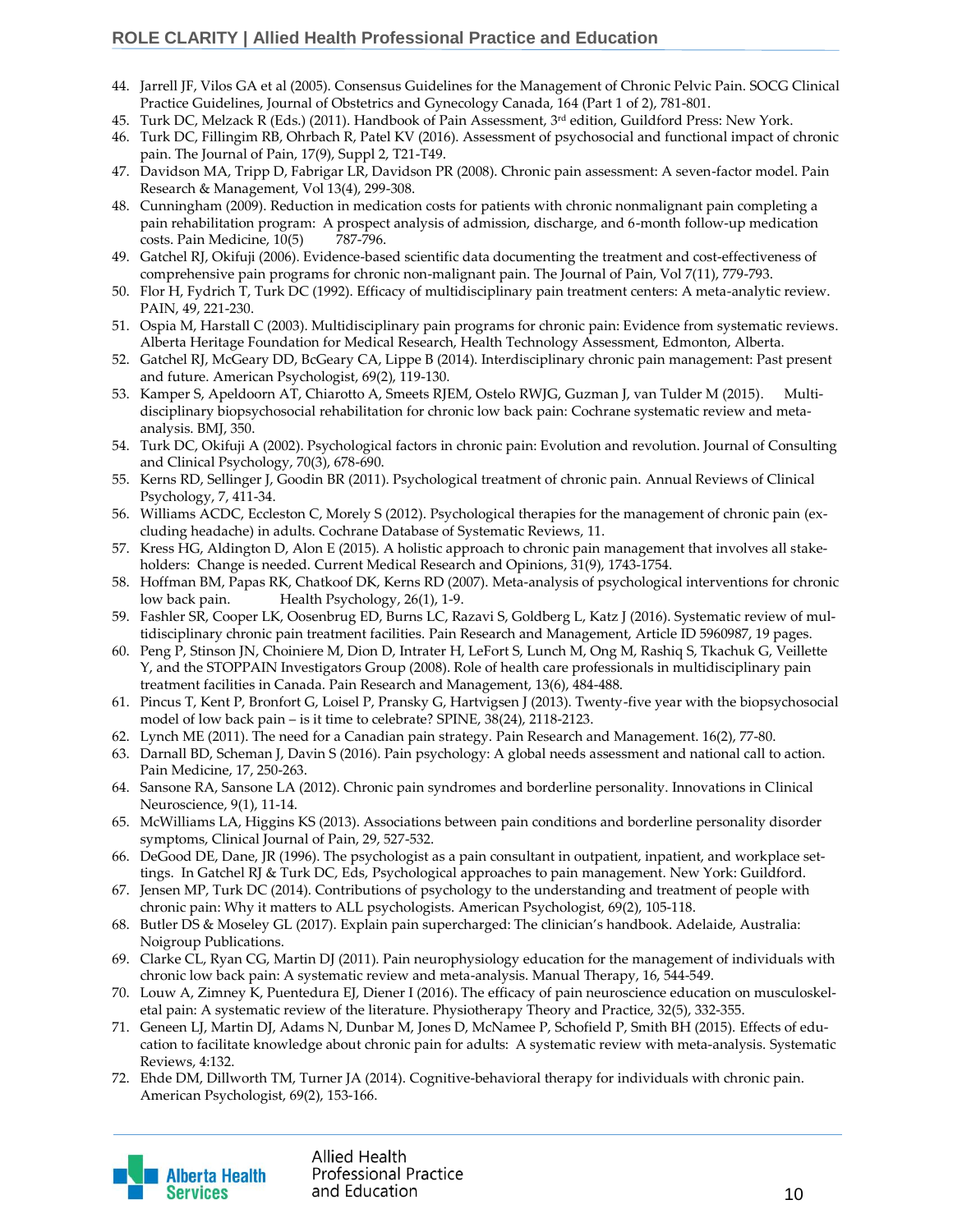- 73. Vlaeyen JWS, Morley S (2005). Cognitive-behavioral therapy for chronic pain: What works for whom? Clinical Journal of Pain, 21(1), 1-8.
- 74. Broderick JE, Keefe FJ, Schneider S, Junghaenel DU, Bruckenthal P, Schwartz JE, Kaell AT, Caldwell DS, McKee D, Gould E (2016). Cognitive behavioral therapy for chronic pain is effective, but for whom? PAIN, 157(9), 2115- 2123.
- 75. McCracken ML, Vowles KE (2014). Acceptance and commitment therapy and mindfulness for chronic pain. American Psychologist, 69(2), 178-187.
- 76. Veehof MM, Trompetter HR, Bohlmeijer ET, Schreurs KMG (2016). Acceptance- and mindfulness-based interventions for the treatment of chronic pain: A meta-analytic review, Cognitive Behaviour Therapy, 14(1), 5-31.
- 77. Veehof MM, Oskam MJ, Schruers KMG, Bohlmeijer ET (2011). Acceptance-based interventions for the treatment of chronic pain: A systematic review and meta-analysis. PAIN, 152(3), 533-542.
- 78. Garmon B, Philbrick, J, Becker D, Schorling J, Padrick, M, Goodman M, Owens JE (2014). Mindfulness-based stress reduction for chronic pain: A systematic review. Journal of Pain Management, (7)1:23-26.
- 79. Cramer H., Haller H., Lauche R, Dobos G (2012). Mindfulness-based stress reduction for low back pain: A systematic review. BMC Complementary and Alternative Medicine, 12:162.
- 80. Hilton L, Hempel S, Ewing BA, Apaydin E, Xenakis L, Newberry S, Colaiaco B, Ruelaz Maher A, Shanman RM, Sorbero ME, Maglione MA (2017). Mindfulness meditation for chronic pain: Systematic review and meta-analysis. Annals of Behavioral Medicine, 51, 199-213.
- 81. Keefe FJ, Beaupre PM, Gil KM, Rumble ME, Aspnes AK (2002). Group therapy for patients with chronic pain. In Psychological Approaches to Pain Management: A Practitioner's Handbook by DC Turk and RJ Gatchel (Eds), 2 nd edition, Guildford Press: New York.
- 82. Carnes D, Homer, KE, Miles CL, Pincus T, Underwood M, Rahman A, Taylor SJC (2012). Effective delivery styles and content for self-management interventions for chronic musculoskeletal pain: A systematic literature review. Clinical Journal of Pain, 28(4), 344-354.
- 83. Day MA, Thorn BE, Kapoor S (2011). A qualitative analysis of a randomized controlled trial comparing a cognitive-behavioral treatment with education. Journal of Pain, 12(9), 941-952.
- 84. Mehlsen, M, Hegaard L, Ornbol E, Jensen JS, Fink P, Frostholm L (2017). The effect of a lay-led, group-based selfmanagement program for patients with chronic pain: a randomized controlled trial of the Danish version of the Chronic Pain Self-Management Programme. PAIN, 158 (8), 1437-1445).
- 85. Mo'tamedi H, Rezaiemaram P, Tavallaie A (2012). The effectiveness of a group-based acceptance and commitment additive therapy on rehabilitation of female outpatients with chronic headache: Preliminary findings reducing 3 dimensions of headache impact. Headache: Journal of Head & Face Pain, July/August, 1106-
- 86. McCracken LM, Gutierrez-Martinez O (2010). Processes of change in psychological flexibility in an interdisciplinary group-based treatment for chronic pain based on Acceptance and Commitment Therapy. Behavior Research and Therapy, 49 (4), 267-274.
- 87. Baranoff JA, Hanrahan SJ, Burke ALJ, Connor JP (2016). Changes in acceptance in a low-intensity, group-based acceptance and commitment therapy (ACT) chronic pain intervention. International Journal of Behavioral Medicine, 23, 30-38.
- 88. Syrjala KL, Abrams JR (2002). Hypnosis and imagery in the treatment of pain. In Psychological Approaches to PainManagement: A Practitioner's Handbook by DC Turk and RJ Gatchel (Eds), 2<sup>nd</sup> edition, Guildford Press: New York.
- 89. Jensen MP, Patterson DR (2014). Hypnotic approaches for chronic pain management. American Psychologist, 69(2), 167-177.
- 90. Arena JG, Blanchard EB (2002). Biofeedback training for chronic pain disorders: A primer. In Psychological Approaches to Pain Management: A Practitioner's Handbook by DC Turk and RJ Gatchel (Eds), 2<sup>nd</sup> edition, Guildford Press: New York.
- 91. Nestoriuc Y, Martin A, Rief W, Andrasik F (2008). Biofeedback treatment for headache disorders: A comprehensive efficacy review. Applied Psychophysiology and Biofeedback, 33, 125-140.
- 92. Vlaeyen JWS, de Jong J, Sieben J, Crombez G (2002). Graded exposure in vivo for pain-related fear. In Psychological Approaches to Pain Management: A Practitioner's Handbook by DC Turk and RJ Gatchel (Eds), 2<sup>nd</sup> edition, Guildford Press: New York.
- 93. Lopez-de-Uralde-Villanueva I, Munoz-Garcia D, Gil-Martinez A et al (2016). A systematic review and meta-analysis on the effectiveness of graded activity and graded exposure for chronic nonspecific low back pain. Pain Medicine, 17, 172-188.
- 94. Flor H (2014). Psychological pain interventions and neurophysiology: Implications for a mechanism-based approach. American Psychologist, 69(2), 188-196.
- 95. Jensen MP (2002). Enhancing motivation to change in pain treatment. In Psychological Approaches to Pain Management: A Practitioner's Handbook by DC Turk and RJ Gatchel (Eds), 2<sup>nd</sup> edition, Guildford Press: New York.

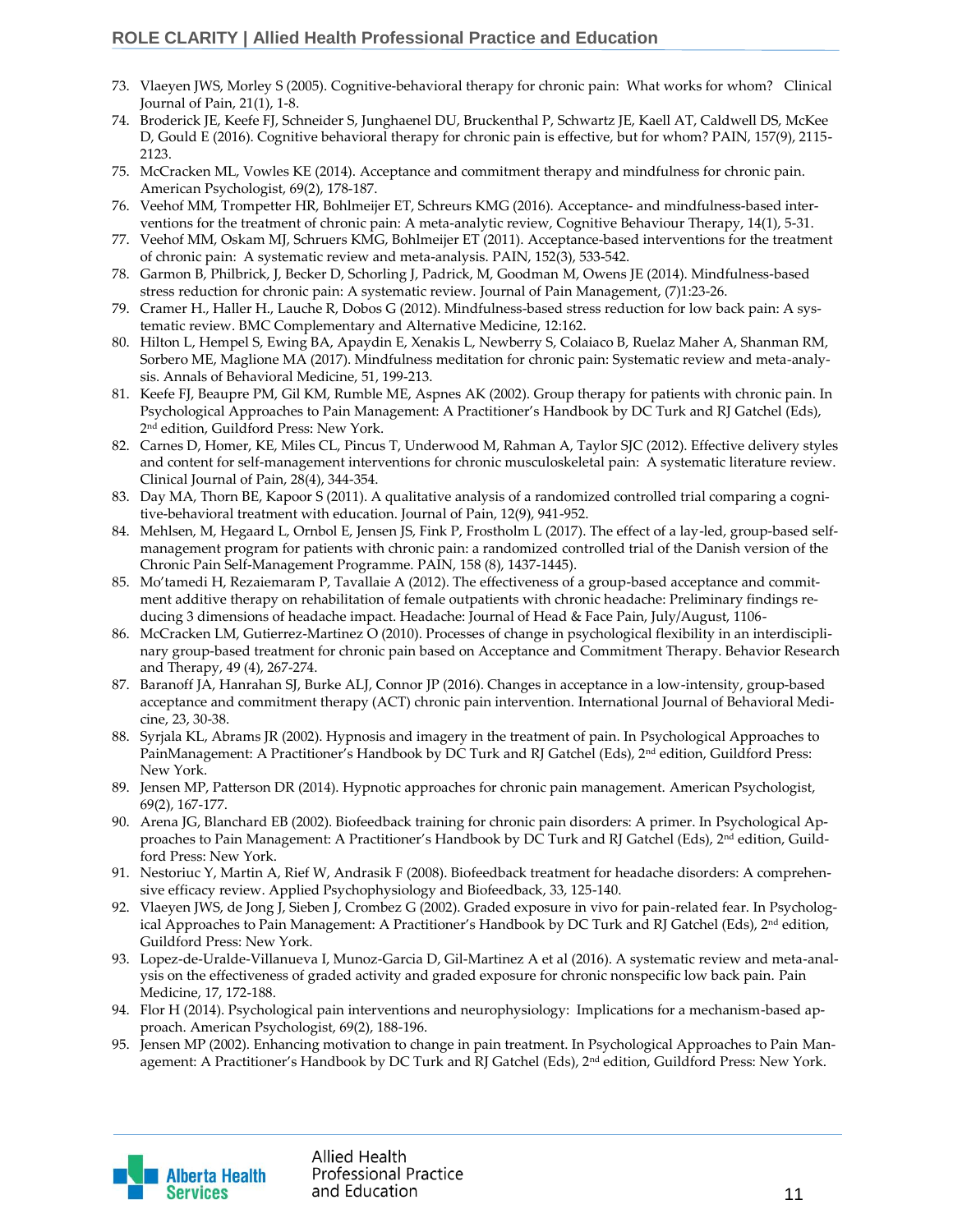- 96. Andrews NE, Strong J, Meredith PJ, Gordon K, Bagraith KS (2015). "It's very hard to change yourself": an exploration of overactivity in people with chronic pain using interpretative phenomenological analysis, PAIN, 156(7), 1215-1231.
- 97. Chang YP, Compton P, Almeter P, Fox CH (2015). The effect of motivational interviewing on prescription opioid adherence among older adults with chronic pain. Perspectives in Psychiatric Care, 51, 211-219.
- 98. Miller-Matero LR, Cano A (2015). Encouraging couples to change: A motivational assessment to promote wellbeing in people with chronic pain and their partners. Pain Medicine, 16, 348-355.
- 99. Dorflinger L, Kerns RD, Auerbach SM (2013). Providers' roles in enhancing patients' adherence to pain self-management. TBM, 3, 39-46.
- 100. Frantsve LM, Kerns RD (2007). Patient-provider interactions in the management of chronic pain: Current findings within the context of shared medical decision making. Pain Medicine, 8 (1), 25-35.
- 101. Cano A, Johansen AB, Leonard MT, Degroot Hanawait J (2005). What are the marital problems of patients with chronic pain? Current Pain and Headache Reports, Vol 9(2), 96-100.
- 102. Cano A, de C Williams AC (2010). Social interaction in pain: Reinforcing pain behaviors or building intimacy? PAIN, 149, 9-11.
- 103. Keefe FJ, Blumenthal J, Baucom D, et al (2004). Effects of spouse-assisted coping skills training and exercise training in patients with osteoarthritic knee pain: a randomized, controlled study, PAIN, 110, 539-549.
- 104. Saarijarvi S, Alanen E, Rytokoski U, Hyppa MT (1992). Couple therapy improves mental well-being in chronic low back pain patients: A controlled 5-year follow-up study. Journal of Psychosomatic Research, 36, 651-656.
- 105. Breton A, Milller CM, Fisher K (2008). Enhancing the sexual function of women living with chronic pain: A cognitive-behavioral treatment group. Pain Research & Management, Vol 13(3), 219-224.
- 106. Bergeon S, Khalife S, Dupuis M, McDuff P (2016). A randomized clinical trial comparing group cognitive-behavioral therapy and a topical steroid for women with dyspareunia. Journal of Consulting and Clinical Psychology, Vol 84(3), 259-268.
- 107. Bergeron S, Binik, YM, Khalife S, Pagidas K, Glazer HI, Meana M, Amsel R (2001). A randomized comparison of group cognitive-behavioral therapy, surface electromyographic feedback, and vestibulectomy in the treatment of dyspareunia resulting from vulvar vestibulitis. PAIN, 91, 297-306.
- 108. Chou R, Turner JA, Devine EB, Hansen RH, Sullivan SD, Blazina I, Dana T, Bougatsos C, Deyo RC (2015). Annals of Internal Medicine, Vol 162(4), 277-287.
- 109. Berna, C, Kulich RJ, Rathmell, JP (2015). Tapering long-term opioid therapy in chronic noncancer pain: Evidence and recommendations for everyday practice. Mayo Clinic Proceedings 90(6), 828-842.
- 110. Vowles, KE, McEntee ML, Julnes PS, Frohe T, Ney JP, van der Goes DN (2015). Rates of opioid misuse, abuse, and addiction in chronic pain: a systematic review and data synthesis. PAIN, Vol 156(4), 569-576.
- 111. Windmill J, Fisher E, Eccleston C, Derry S, Stannard C, Knaggs R, Moore RA (2013). Internveionts for the reduction of prescribed opioid use in chronic non-cancer pain. Cochrane Database of Systematic Reviews, Issue 9. Art. No.: CDO10323.
- 112. Kehlet H, Jensen TS, Woolf CJ (2006). Persistent postsurgical pain: risk factors and prevention. The Lancet, 367(9522, 13-19), 1618-1625.
- 113. Hinrichs-Rocker A, Schulz K, Jarvinen I, Lefering R, Simanski C, Neugebauer EAM (2009). Psychosocial predictors and correlates for chronic post-surgical pain - A systematic review. European Journal of Pain, 13(7), 719-730.
- 114. Burns LC, Ritvo SE, Ferguson MK, Clarke H, Seltzer Z, Katz J (2015). Pain catastrophizing as a risk factor for chronic pain after total knee arthroplasty: A systematic review. Journal of Pain Research, 8, 21-32.
- 115. Theunissen M, Peters ML, Bruce J, Gramke HF, Marcus A (2012). Preoperative anxiety and catastrophizing: A systematic review and meta-analysis of the association with chronic postsurgical pain. Clinical Journal of Pain, 28(9), 819-841.
- 116. Azam MA, Weinrib AX, Montbriand J, Burns LC, McMillan K, Clarke H, Katz, J (2017). Acceptance and commitment therapy to manage pain and opioid use after major surgery: Preliminary outcomes from the Toronto General Hospital Transitional Pain Service. Canadian Journal of Pain, 1:1,37-49.
- 117. Molton IR, Terrill AL (2014). Overview of persistent pain in older adults. American Psychologist, 69(2), 197-207.
- 118. McQuire BE, Nicholas MK, Asghan A, Wood BM, Main CJ (2014). The effectiveness of psychological treatments for chronic pain in older adults: cautious optimism and an agenda for research. Current Opinion in Psychiatry, Vol 27(5), 380-384.
- 119. Lunde LH, Nordus IH, Pallesen S (2009). The effective of cognitive and behavioral treatment of chronic pain in the elderly: A quantitative review. J Clin Psychol Med Settings, 16, 254-262.
- 120. Eccleston C, Fisher E, Craig L, Duggan GB, Rosser BA, Keogh E (2014). Psychological therapies (internet-delivered) for the management of chronic pain in adults. Cochrane Database of Systematic Reviews, Issue 2, DOI.
- 121. Macea DD, Gajos K, Calil YAD, Fregni F (2010). The efficacy of web-based cognitive behavioral interventions for chronic pain: A systematic review and meta-analysis. The Journal of Pain, Vol 11(10), 917-929.
- 122. Garg S, Gar D, Turin TC, Chowdhury MFU (2016). Web-based interventions for chronic back pain: A systematic review. Journal of Medical Internet Research, Vol 18(7), e139.